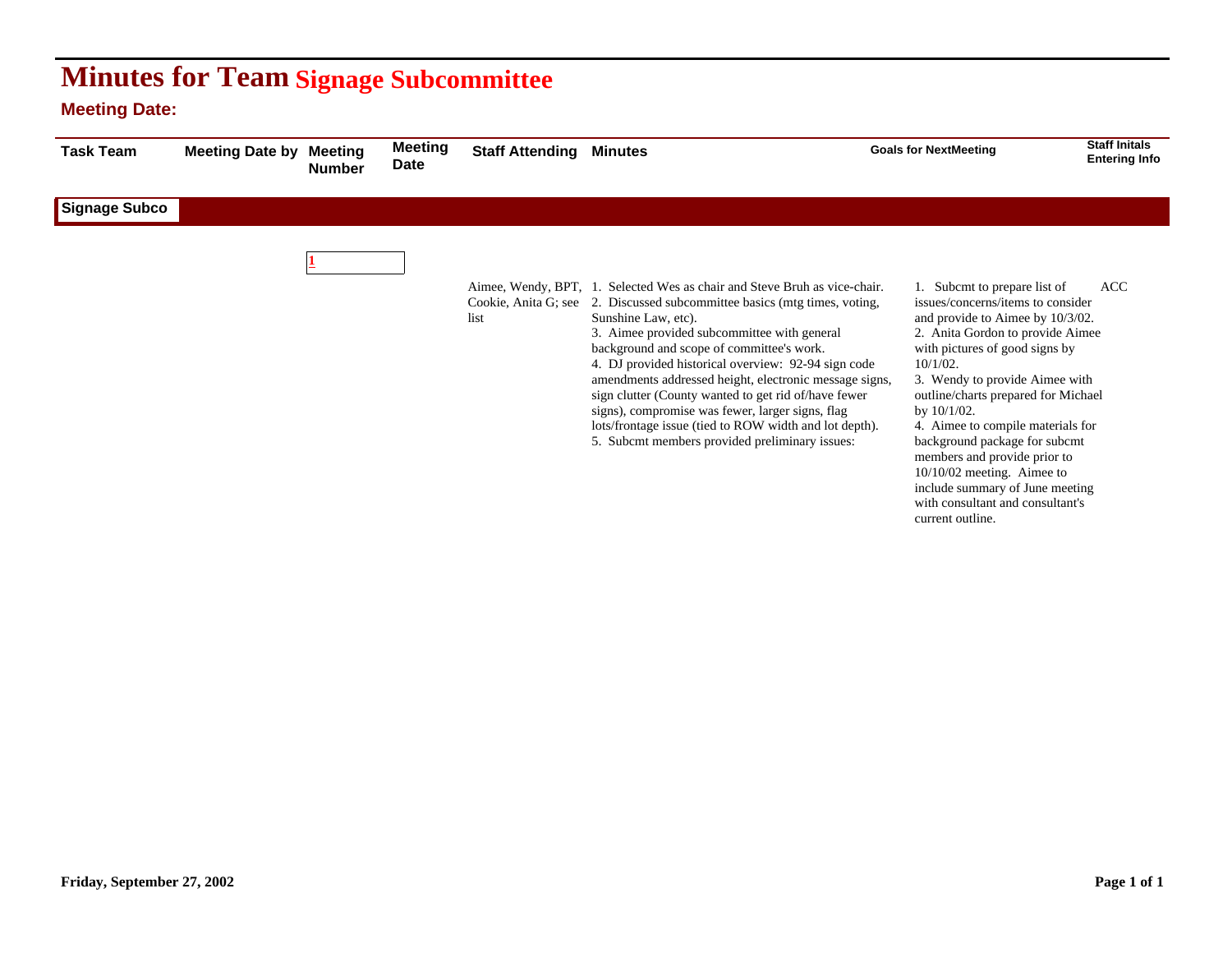| <b>NAME</b>             | <b>ADDRESS</b>                                             | <b>COMPANY</b> | PHONE                           | <b>FAX</b>   |
|-------------------------|------------------------------------------------------------|----------------|---------------------------------|--------------|
| CHUCK CAPPELLO          | 945 26 th WBR 33407                                        | FERMI SIGN CO  | $802 - 4242$                    | $802 - 4340$ |
| Marie Greciany          | 18 SACINA Aus #29 33483                                    | MG SACESF      | $561 - 716.453$                 | 74.279.8170  |
| Jennifer English-Bitler | 701 Northport Parkway Stello<br>WP BFL 33436 Realtocs Asse |                | $688 - 9294$                    | $688 - 2099$ |
| Aimee Carlson           | PZB ZONLAP                                                 |                |                                 |              |
| Was Blackman            | 1100 S. Ocean Blud.                                        | CTF            | $722 - 3657c$<br>$832 - 2600$ W | 832-2669     |
| Windy Hernandez         | PZB Zoning                                                 |                |                                 |              |
| Anita Gordon            | PZB Zoning                                                 |                |                                 |              |
|                         |                                                            |                |                                 |              |

Signage<br>September 26, 2002 9:00am 4<sup>th</sup> FLOOR CONFERENCE ROOM PZB

U:ZONINGICODEREV MGTS IMPLEMENTATION/CTF SUBCMTS/RURAL\SIGN IN SHEET.DOC

Ň